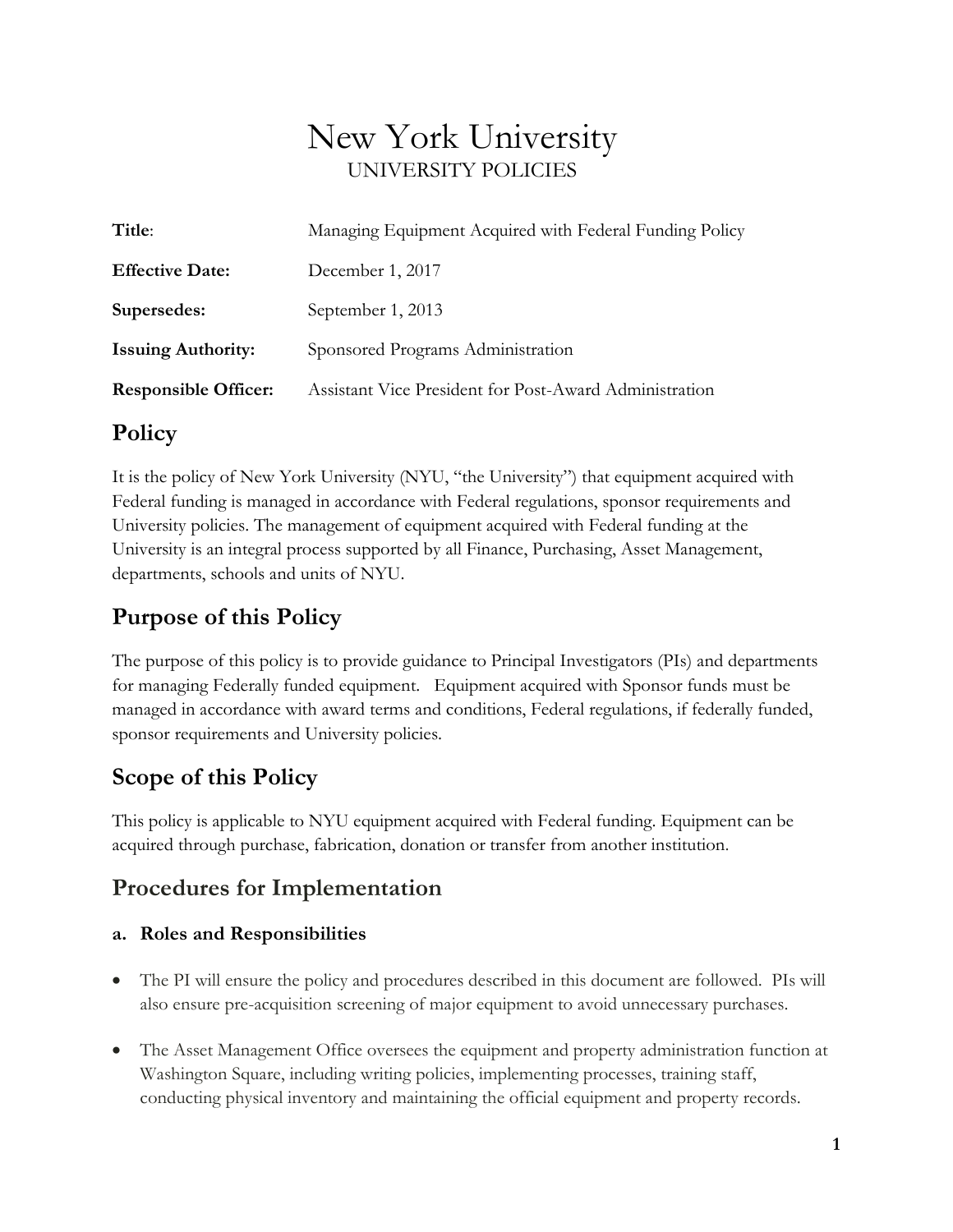Asset Management also tags and records property over the capitalization threshold (i.e., \$3,000) into the Fixed Asset Records and identifies the equipment with a unique NYU tag number to identify equipment acquired with Federal funding; and signs off on any property and equipment reports for Federally-owned property upon completion or termination of a grant or contract;

- Department Administrators (DA's) establish and maintain equipment and property records (including inventory reconciliations) for their assigned area in a timely, complete and accurate manner. This includes reporting any loss, damage or theft of equipment acquired with Federal funding to the Asset Management Office and the Office of Sponsored Programs (OSP);
- Asset Custodians and Users are any staff faculty or student using NYU or equipment acquired with Federal funding. They must provide accurate, timely and complete information regarding equipment/property status and use and maintain assets in a responsible manner, including taking security precautions to discourage loss and theft of assets.

#### **b. Identification: Tagging and Recording Equipment**

Tagging and recording of equipment is the responsibility of Asset Management which records property over the capitalization threshold (i.e., \$3,000) into the Fixed Asset Records and identifies the equipment with a unique NYU tag number to identify equipment acquired with Federal funding. A property/equipment record should be maintained accurately and include the following data elements:

- i. Asset tag number (identifying number assigned to the asset);
- ii. Description of equipment;
- iii. Manufacturer's serial number, model number, Federal stock number, national stock number or other identification number;
- iv. Source of equipment, including award/contract number;
- v. Acquisition date (or date received, if the equipment was furnished by the Federal Government) and cost;
- vi. Information noting the equipment was acquired using Federal funding;
- vii. Location (building and room location of asset) and condition of the equipment and the date the information was reported;
- viii. Unit acquisition cost;
- ix. Final disposition record, including the date of disposal and sales price or the method used to determine current fair market value where a recipient compensates the Federal awarding agency for its share;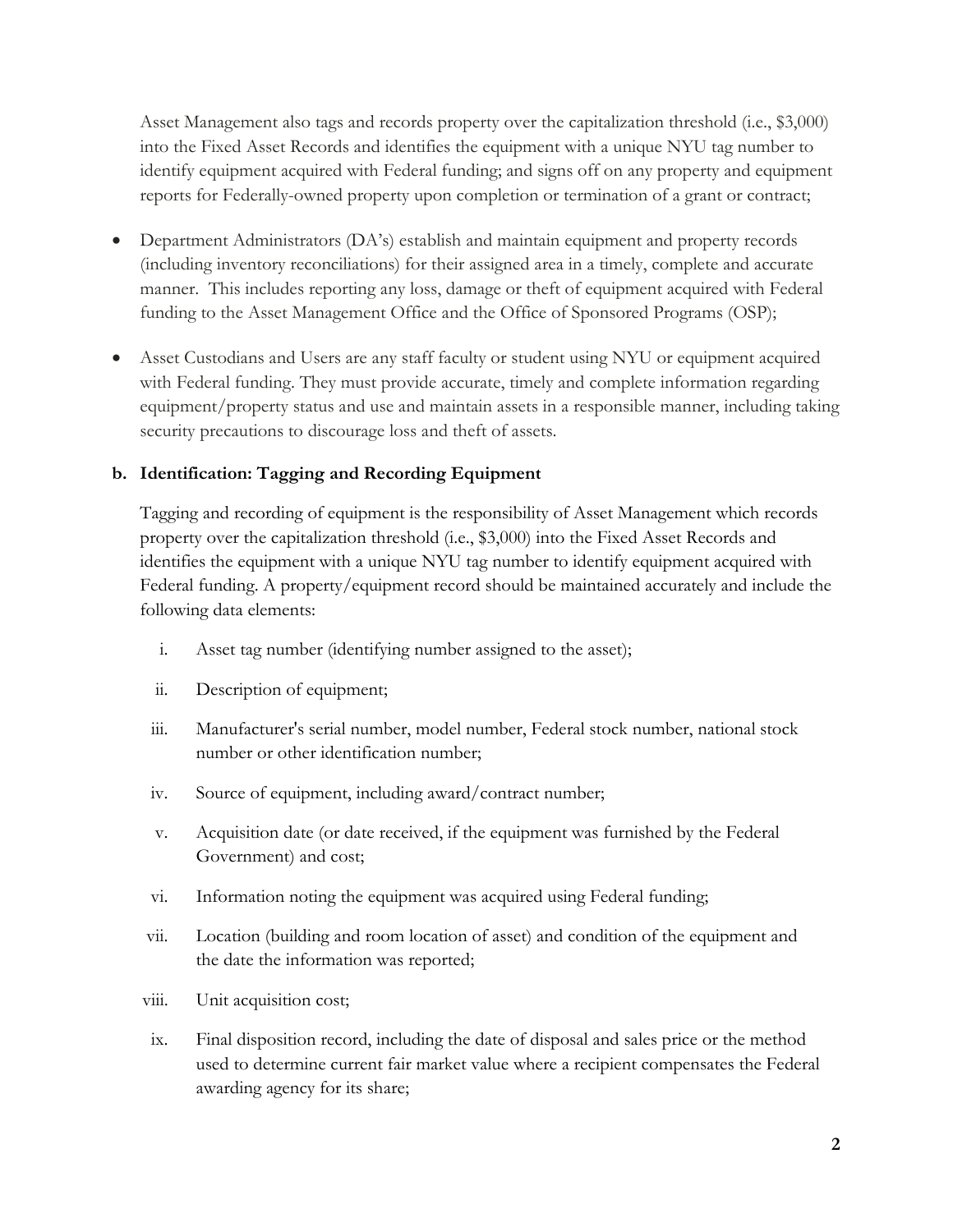#### **c. Reporting Loss, Damage or Theft**

A DA must report to the Asset Management Office and the Office of Sponsored Programs (OSP) any loss, damage or theft of equipment acquired with Federal funding.

#### **d. Physical Inventory**

i. Biennial Inventory

In accordance with [Federal Office of Management and Budget U](http://www.whitehouse.gov/omb/circulars/a021/a21_2004.html)niform Guidance [\(OMB](http://www.ecfr.gov/cgi-bin/text-idx?tpl=/ecfrbrowse/Title02/2cfr200_main_02.tpl)  [Uniform Guidance\)](http://www.ecfr.gov/cgi-bin/text-idx?tpl=/ecfrbrowse/Title02/2cfr200_main_02.tpl) *Uniform Administrative Requirements for Grants and Agreements with Institutions*, NYU performs a physical inventory of equipment and reconciles with the inventory records every two years for each department. Asset Management will verify the following information for each asset:

- Location
- Status
- Condition
- Description
- Manufacturer
- Model No.
- Year manufactured
- Serial No.

Asset Management will prepare a report for each department. The inventory report shows the difference between quantities determined by the physical inventory and those shown in the inventory database. A typical report will include:

- A master list of all assets inventoried in departmental space by location (if requested);
- A list of all assets added to the Fixed Asset Records during the inventory, including assets found without tags and assets found with tags that are not listed in Fixed Assets Records;
- A list of assets found which belong to another department;
- A list of assets in the Fixed Asset Records, which were not located during the inventory.

The DA for each department is responsible for inventory reconciliation, which is to investigate and determine causes of the difference between the inventory report and the Fixed Asset Records. Inventory reconciliation should be reported back to the Asset Management Office within 60 days from the date of the physical inventory report. Do not move equipment acquired with Federal funds from the tagged location. If the equipment must be moved, be sure to notify the Asset Management Office and change the property record(s).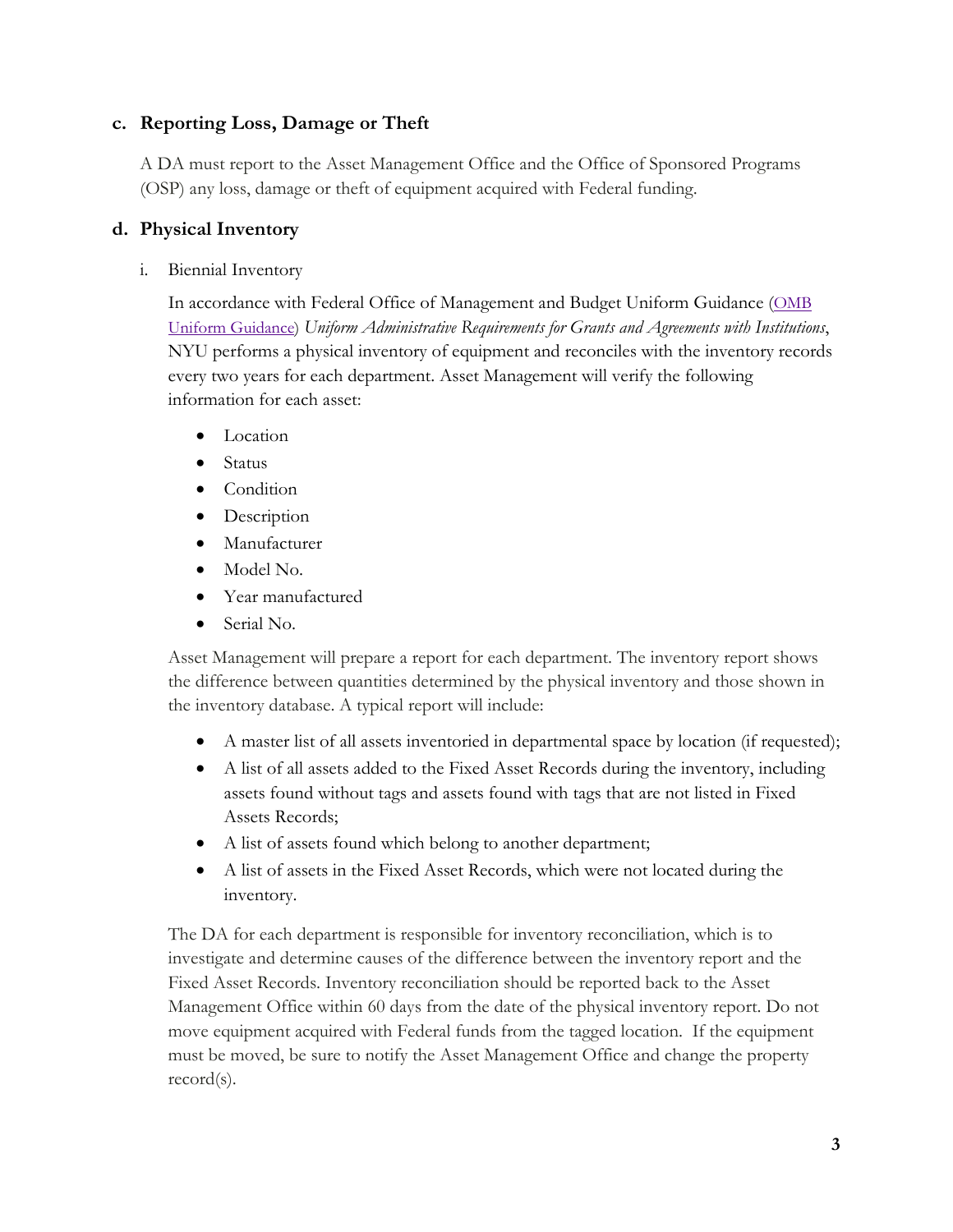#### ii. Final Project Inventory

Upon completion or termination of a grant or contract, a physical inventory of all Federallyowned property shall be conducted. Sponsored Programs Administration (SPA) will conduct the final physical inventory and report the results to the sponsor.

#### **e. Ownership of Equipment Purchased with Federal Funding**

The title of ownership for equipment purchased on Federally-funded sponsored agreements typically rests with the University unless otherwise specified in the sponsor agreement.

During the award period, Federally sponsored or purchased equipment may not be used on another project without prior sponsor approval. It must be used for the awarded project or program until it is no longer needed. At such time, equipment may be made available for other programs funded by the same sponsor. If there are no other awards active from that sponsor equipment may be used by programs sponsored by other Federal agencies.

When a PI wishes to dispose of items of equipment funded by the Federal government, disposition restrictions must be researched and resolved by the department. The reselling of equipment purchase with sponsor funds is not permitted by NYU.

#### **f. Sharing of Equipment Purchased with Federal Funding**

As long as the Federal Government continues to support the project or program for which the equipment was purchased, the following rule must be followed:

- i. The PI may not provide the equipment for use on another project without the approval of the Federal awarding agency;
- ii. The equipment must be used in that project or program unless it no longer is needed for that project or program;
- iii. The equipment should not be used to provide services to non-Federal outside organizations for a fee that is less than private companies charge for equivalent services, unless specifically authorized by Federal statute;
- iv. The equipment may be used on other projects or programs if this use will not interfere with the work on the project or program for which the equipment was originally acquired. The equipment must be utilized in the following order of priority:
	- A. Activities sponsored by the Federal awarding agency which funded the original project; then
	- B. Activities sponsored by other Federal awarding agencies.

If the equipment is owned by the Federal Government, use on other activities not sponsored by the Federal Government must be authorized by the Federal awarding agency. User charges must be treated as program income.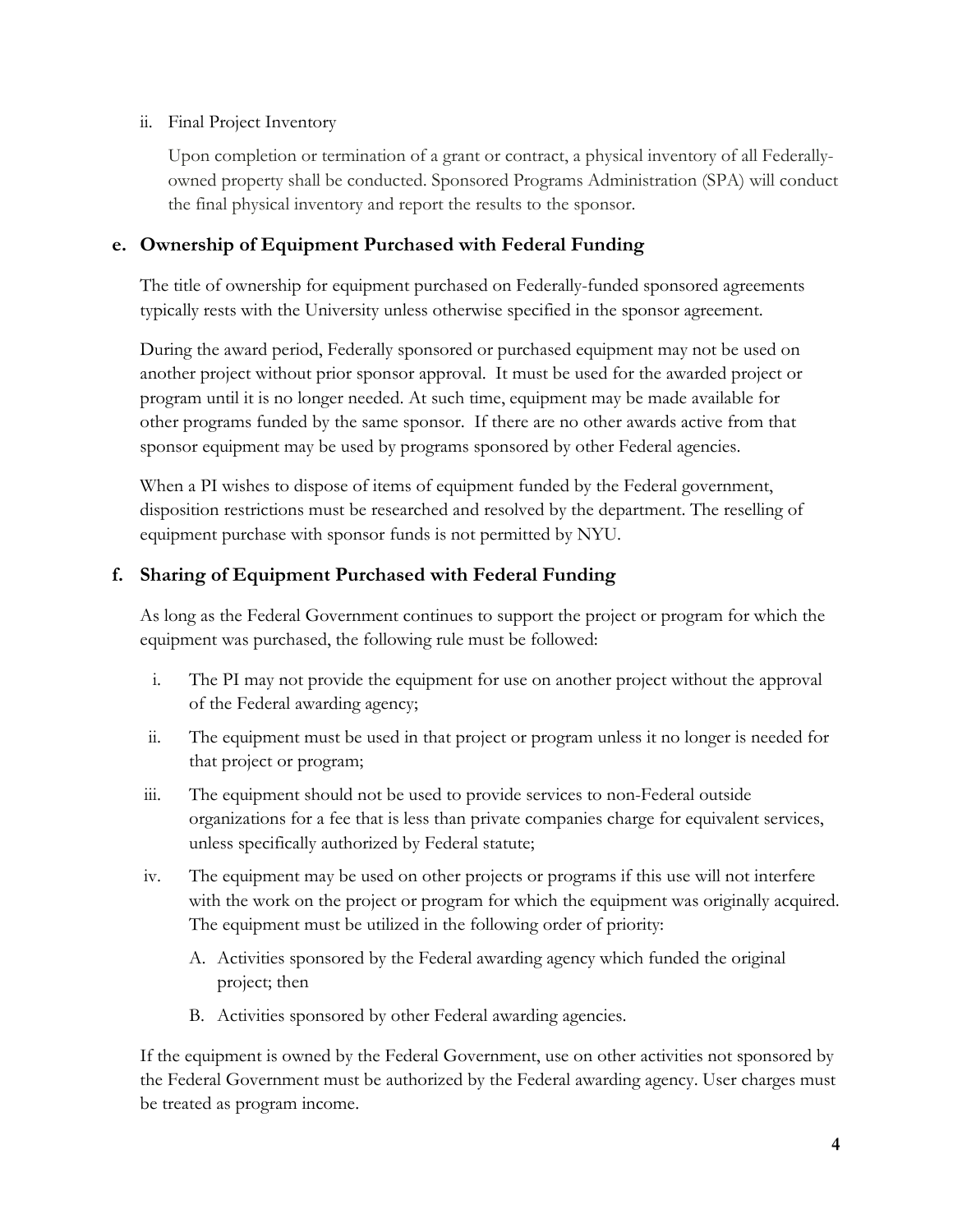#### **g. Disposition**

When a PI wishes to dispose of items of equipment funded by the Federal government, disposition restrictions must be researched and resolved by SPA. Sponsor approval may be required prior to sale.

The department completes an NYU Asset Surplus Form to request authorization for disposal of any NYU Asset, and/or to report any surplus items.

For disposal of Federally funded equipment, an NYU Asset Surplus Form must be forwarded to SPA before Asset Management authorizes disposal of the item. Federally funded equipment may be vested in i) NYU or ii) the Federal government (i.e., government-owned property).

- i. When Title to Equipment Vests in NYU
	- A. When the original sponsored project that funded the equipment is ongoing, proceeds from the sale of the equipment will be credited back into the project and be treated as program income.
	- B. When the original sponsored project is terminated but a project(s) with the same sponsor who originally funded the equipment is ongoing, proceeds from the sale will be credited to another project with the same sponsor.
	- C. When the original sponsored project is terminated and there are no projects with the same sponsor, proceeds from the sale will be credited to other similar Federally sponsored research.
- ii. When Title to Equipment Vests in the Federal Government

SPA contacts the sponsoring agency for disposal instruction.

| Acquisition Cost of Equipment | The price of the property including the cost of<br>modifications, attachments, accessories or auxiliary<br>apparatus necessary to make the property usable for<br>the purpose for which it was acquired. Other<br>charges, such as installation, transportation, taxes,<br>duty, protective in-transit insurance, shall be<br>included if these costs are listed on the same<br>invoice. |
|-------------------------------|------------------------------------------------------------------------------------------------------------------------------------------------------------------------------------------------------------------------------------------------------------------------------------------------------------------------------------------------------------------------------------------|
| Asset Tag                     | The number given to a piece of equipment that<br>serves as the main unit of a system with numbered<br>components.                                                                                                                                                                                                                                                                        |

### **Policy Definitions**